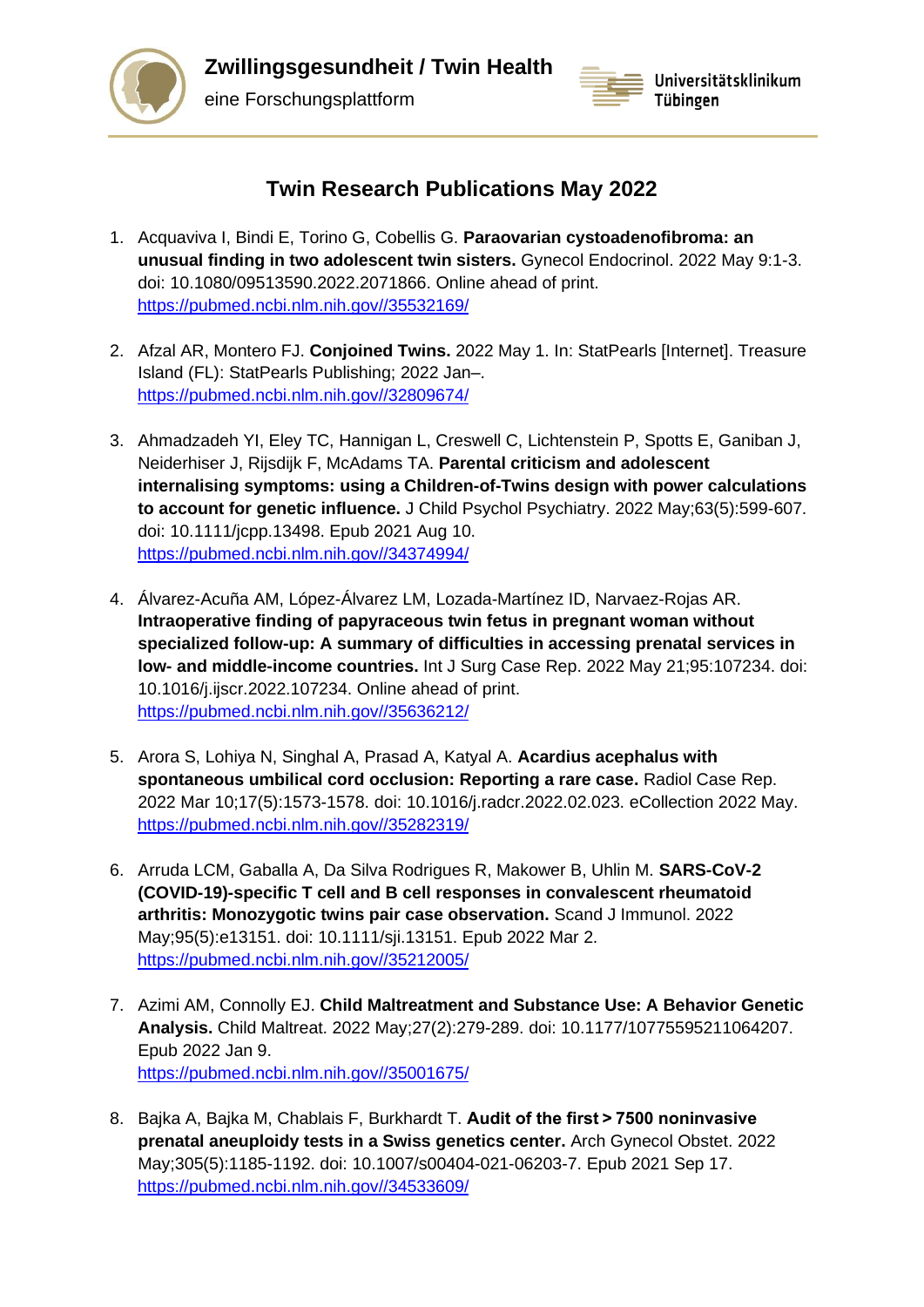



- 9. Barishansky SJ, Hutchinson AP, Lawson AK, Pavone ME. **The parent trap: desire for multifetal gestation among patients treated for infertility.** J Assist Reprod Genet. 2022 May 4:1-9. doi: 10.1007/s10815-022-02508-x. Online ahead of print. [https://pubmed.ncbi.nlm.nih.gov//35508690/](https://pubmed.ncbi.nlm.nih.gov/35508690/)
- 10. Bartin R, Colmant C, Bourgon N, Ville Y, Stirnemann J. **Effect of gestational age at laser therapy on perinatal outcome in monochorionic diamniotic pregnancies affected by twin-to-twin transfusion syndrome.** BJOG. 2022 May 21. doi: 10.1111/1471-0528.17228. Online ahead of print. [https://pubmed.ncbi.nlm.nih.gov//35596696/](https://pubmed.ncbi.nlm.nih.gov/35596696/)
- 11. Benito Vielba M, De Bonrostro Torralba C, Espiau Romera A, Roca Arquillue M, Campillos Maza JM, Castán Mateo S. **Uterocervical angle as a predictor of spontaneous preterm birth in twin pregnancies.** J Matern Fetal Neonatal Med. 2022 May;35(10):1878-1885. doi: 10.1080/14767058.2020.1771553. Epub 2020 May 28. [https://pubmed.ncbi.nlm.nih.gov//32466704/](https://pubmed.ncbi.nlm.nih.gov/32466704/)
- 12. Bhandari J, Thada PK, Sergent SR. **Potter Syndrome.** 2022 May 1. In: StatPearls [Internet]. Treasure Island (FL): StatPearls Publishing; 2022 Jan–. [https://pubmed.ncbi.nlm.nih.gov//32809693/](https://pubmed.ncbi.nlm.nih.gov/32809693/)
- 13. Bjerager J, Dabbah S, Belmouhand M, Kessel L, Hougaard JL, Rothenbuehler SP, Sander B, Larsen M. **Long-term development of lens fluorescence in a twin cohort: Heritability and effects of age and lifestyle.** PLoS One. 2022 May 26;17(5):e0268458. doi: 10.1371/journal.pone.0268458. eCollection 2022. [https://pubmed.ncbi.nlm.nih.gov//35617652/](https://pubmed.ncbi.nlm.nih.gov/35617652/)
- 14. Borse V, Shanks AL. **Twin-To-Twin Transfusion Syndrome.** 2022 May 1. In: StatPearls [Internet]. Treasure Island (FL): StatPearls Publishing; 2022 Jan–. [https://pubmed.ncbi.nlm.nih.gov//33085280/](https://pubmed.ncbi.nlm.nih.gov/33085280/)
- 15. Brock CO, Bergh EP, Johnson A, Ruano R, Hernandez-Andrade E, Papanna R. **The Delphi definition for selective fetal growth restriction may not improve detection of pathologic growth discordance in monochorionic twins.** Am J Obstet Gynecol MFM. 2022 May;4(3):100561. doi: 10.1016/j.ajogmf.2022.100561. Epub 2022 Jan 10. [https://pubmed.ncbi.nlm.nih.gov//35017098/](https://pubmed.ncbi.nlm.nih.gov/35017098/)
- 16. Cheng T, Einarsdottir E, Kere J, Gerdhem P. **Idiopathic scoliosis: a systematic review and meta-analysis of heritability.** EFORT Open Rev. 2022 May 31;7(6):414-421. doi: 10.1530/EOR-22-0026. [https://pubmed.ncbi.nlm.nih.gov//35638601/](https://pubmed.ncbi.nlm.nih.gov/35638601/)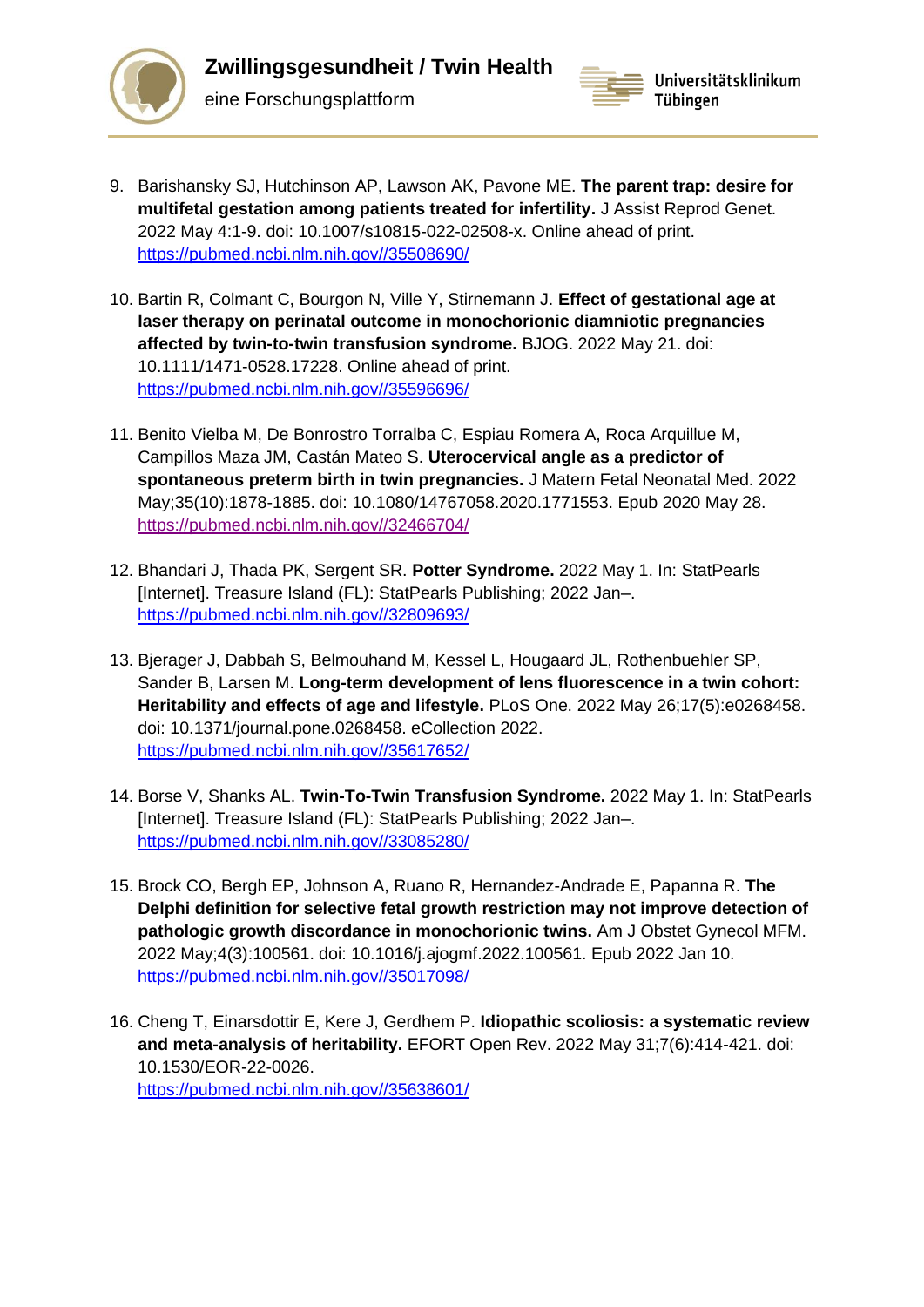



- 17. Choi SY, Kim HJ, Choi KD, Kim JS. **Efficacy of nilotinib in monozygotic twins with spinocerebellar ataxia type 6.** J Neurol. 2022 May;269(5):2769-2773. doi: 10.1007/s00415-021-10895-x. Epub 2021 Nov 17. [https://pubmed.ncbi.nlm.nih.gov//34791517/](https://pubmed.ncbi.nlm.nih.gov/34791517/)
- 18. Christova P, Joseph J, Georgopoulos AP. **Functional cortical associations and their intraclass correlations and heritability as revealed by the fMRI Human Connectome Project.** Exp Brain Res. 2022 May;240(5):1459-1469. doi: 10.1007/s00221-022-06346-2. Epub 2022 Mar 15. [https://pubmed.ncbi.nlm.nih.gov//35292842/](https://pubmed.ncbi.nlm.nih.gov/35292842/)
- 19. Csókay A, Hudák I, Jósvai A, Trencsényi B, Égető E, Tóth B, Csókay G, Valálik I. **Surgical Steps And Lessons Learned In Final Separation Of Three-Years-Old Craniopagus Twins.** World Neurosurg. 2022 May 23:S1878-8750(22)00697-0. doi: 10.1016/j.wneu.2022.05.065. Online ahead of print. [https://pubmed.ncbi.nlm.nih.gov//35618237/](https://pubmed.ncbi.nlm.nih.gov/35618237/)
- 20. Dadhwal V, Sharma KA, Rana A, Sharma A, Singh L. **Perinatal outcome in monochorionic twin pregnancies after selective fetal reduction using radiofrequency ablation.** Int J Gynaecol Obstet. 2022 May;157(2):340-346. doi: 10.1002/ijgo.13785. Epub 2021 Jul 12. [https://pubmed.ncbi.nlm.nih.gov//34118068/](https://pubmed.ncbi.nlm.nih.gov/34118068/)
- 21. de Sanctis Pecora C, Ventura Ferreira K, Amante Miot H. **ONE21 technique for an individualized assessment and treatment of upper face wrinkles in five pairs of identical twins with IncobotulinumtoxinA.** J Cosmet Dermatol. 2022 May;21(5):1940- 1947. doi: 10.1111/jocd.14879. Epub 2022 Mar 14. [https://pubmed.ncbi.nlm.nih.gov//35201665/](https://pubmed.ncbi.nlm.nih.gov/35201665/)
- 22. Dhanju G, Breddam A. **Twin reversed arterial perfusion (TRAP) sequence: A case report and a brief literature review.** Radiol Case Rep. 2022 Mar 21;17(5):1682-1691. doi: 10.1016/j.radcr.2022.02.057. eCollection 2022 May. [https://pubmed.ncbi.nlm.nih.gov//35342490/](https://pubmed.ncbi.nlm.nih.gov/35342490/)
- 23. Duffy DL, Martin NG. **The Heritability of Twinning in Seven Large Historic Pedigrees.**  Twin Res Hum Genet. 2022 May 20:1-4. doi: 10.1017/thg.2022.14. Online ahead of print. [https://pubmed.ncbi.nlm.nih.gov//35593089/](https://pubmed.ncbi.nlm.nih.gov/35593089/)
- 24. Duy Anh N, Duy An N, Huyen Thuong PT, Thu Ha NT, Sim NT, Sy Hung H, Manh Tri N, Duc Lam N, Tuan Dat D, Ville Y, Manh Ha N, Minh Duc N. **The Efficacy of Fetoscopic Laser Surgery in Twin-Twin Transfusion Syndrome: A Preliminary Vietnamese Study.** Clin Ter. 2022 May 25;173(3):265-273. doi: 10.7417/CT.2022.2430. [https://pubmed.ncbi.nlm.nih.gov//35612342/](https://pubmed.ncbi.nlm.nih.gov/35612342/)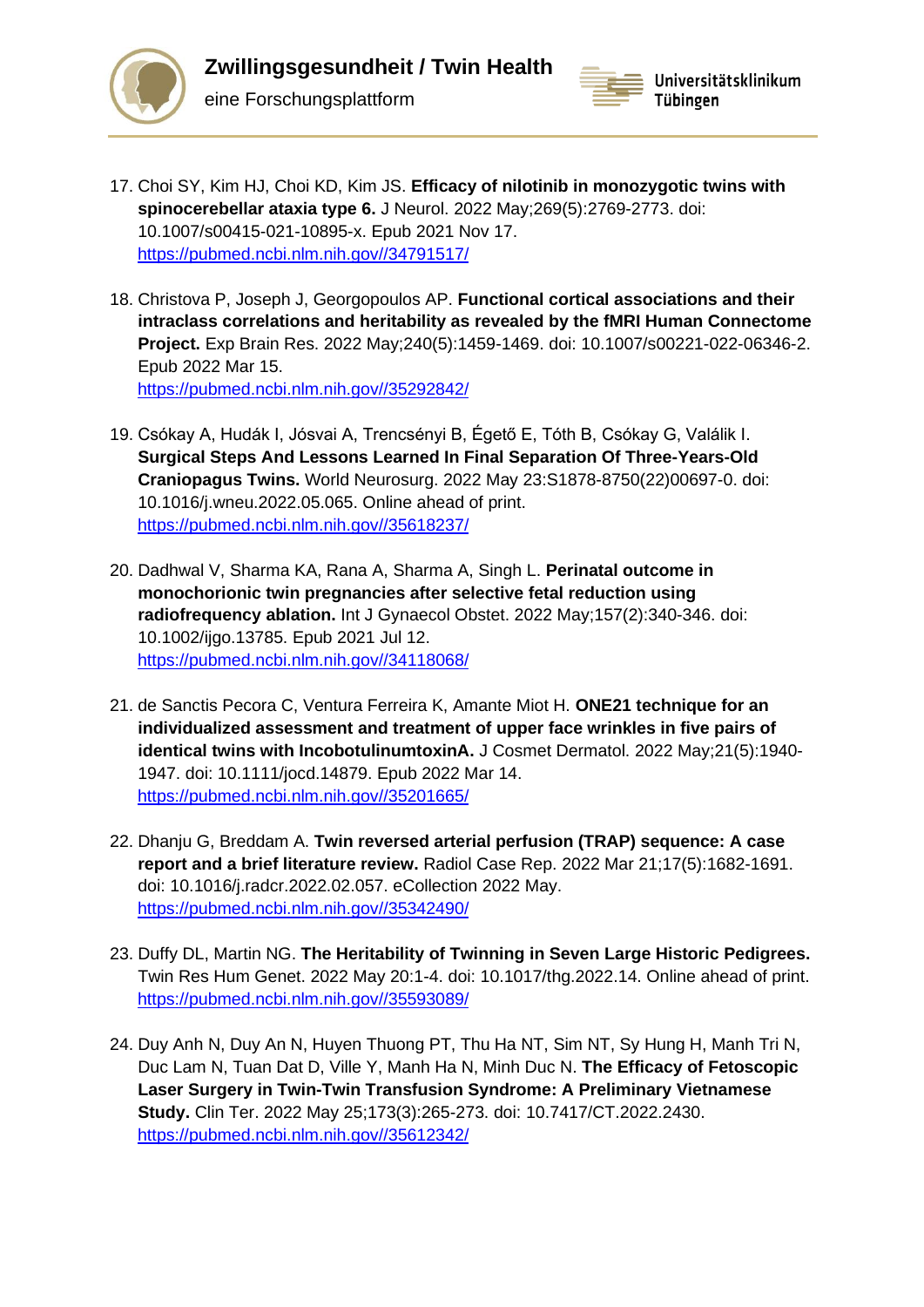

eine Forschungsplattform



- 25. Felder L, McCurdy R, Berghella V. **External cephalic version of the non-cephalic presenting twin: a systematic review.** J Matern Fetal Neonatal Med. 2022 May;35(9):1712-1718. doi: 10.1080/14767058.2020.1768237. Epub 2020 May 20. [https://pubmed.ncbi.nlm.nih.gov//32434414/](https://pubmed.ncbi.nlm.nih.gov/32434414/)
- 26. Forsberg CW, Estrada SA, Baraff A, Magruder KM, Vaccarino V, Litz BT, Friedman MJ, Goldberg J, Smith NL. **Risk factors for suicide in the Vietnam-era twin registry.**  Suicide Life Threat Behav. 2022 May 2. doi: 10.1111/sltb.12848. Online ahead of print. [https://pubmed.ncbi.nlm.nih.gov//35499385/](https://pubmed.ncbi.nlm.nih.gov/35499385/)
- 27. Funaki S, Ogawa K, Ozawa N, Hosoya S, Okamoto A, Urayama KY, Morisaki N, Sago H. **Association between fetal sex and pregnancy outcomes among women with twin pregnancies: a multicenter cross-sectional study.** Arch Gynecol Obstet. 2022 May 27. doi: 10.1007/s00404-022-06623-z. Online ahead of print. [https://pubmed.ncbi.nlm.nih.gov//35624168/](https://pubmed.ncbi.nlm.nih.gov/35624168/)
- 28. Gao L, Xu QQ, Wang S, Xia YQ, Zhao XR, Wu Y, Hua RY, Sun JL, Wang YL. **Correlation analysis of adverse outcomes for the selective reduction of twin pregnancies.** BMC Pregnancy Childbirth. 2022 May 18;22(1):417. doi: 10.1186/s12884- 022-04754-4. [https://pubmed.ncbi.nlm.nih.gov//35585573/](https://pubmed.ncbi.nlm.nih.gov/35585573/)
- 29. Gebb J, Hwang R, Paidas Teefey C, Soni S, Coleman BG, Zarnow DM, Moldenhauer JS, Khalek N. **Magnetic resonance neuroimaging after laser for twin-twin transfusion syndrome with single fetal demise.** Am J Obstet Gynecol. 2022 May;226(5):728.e1- 728.e8. doi: 10.1016/j.ajog.2022.02.034. Epub 2022 Mar 4. [https://pubmed.ncbi.nlm.nih.gov//35257667/](https://pubmed.ncbi.nlm.nih.gov/35257667/)
- 30. Gill P, Lende MN, Van Hook JW. **Twin Births.** 2022 May 11. In: StatPearls [Internet]. Treasure Island (FL): StatPearls Publishing; 2022 Jan–. [https://pubmed.ncbi.nlm.nih.gov//29630252/](https://pubmed.ncbi.nlm.nih.gov/29630252/)
- 31. Girisha KM, Jacob P, SriLakshmi Bhavani G, Shah H, Mortier GR. **Steel syndrome: Report of three patients, including monozygotic twins and review of clinical and mutation profiles.** Eur J Med Genet. 2022 Jun;65(6):104521. doi: 10.1016/j.ejmg.2022.104521. Epub 2022 May 11. [https://pubmed.ncbi.nlm.nih.gov//35568358/](https://pubmed.ncbi.nlm.nih.gov/35568358/)
- 32. Grossman OK, Schretlen CF, Nield LS. **Concordant nephrotic syndrome in twins with PAX2 and MYO1E mutations.** Clin Nephrol Case Stud. 2022 May 10;10:37-41. doi: 10.5414/CNCS110799. eCollection 2022. [https://pubmed.ncbi.nlm.nih.gov//35574290/](https://pubmed.ncbi.nlm.nih.gov/35574290/)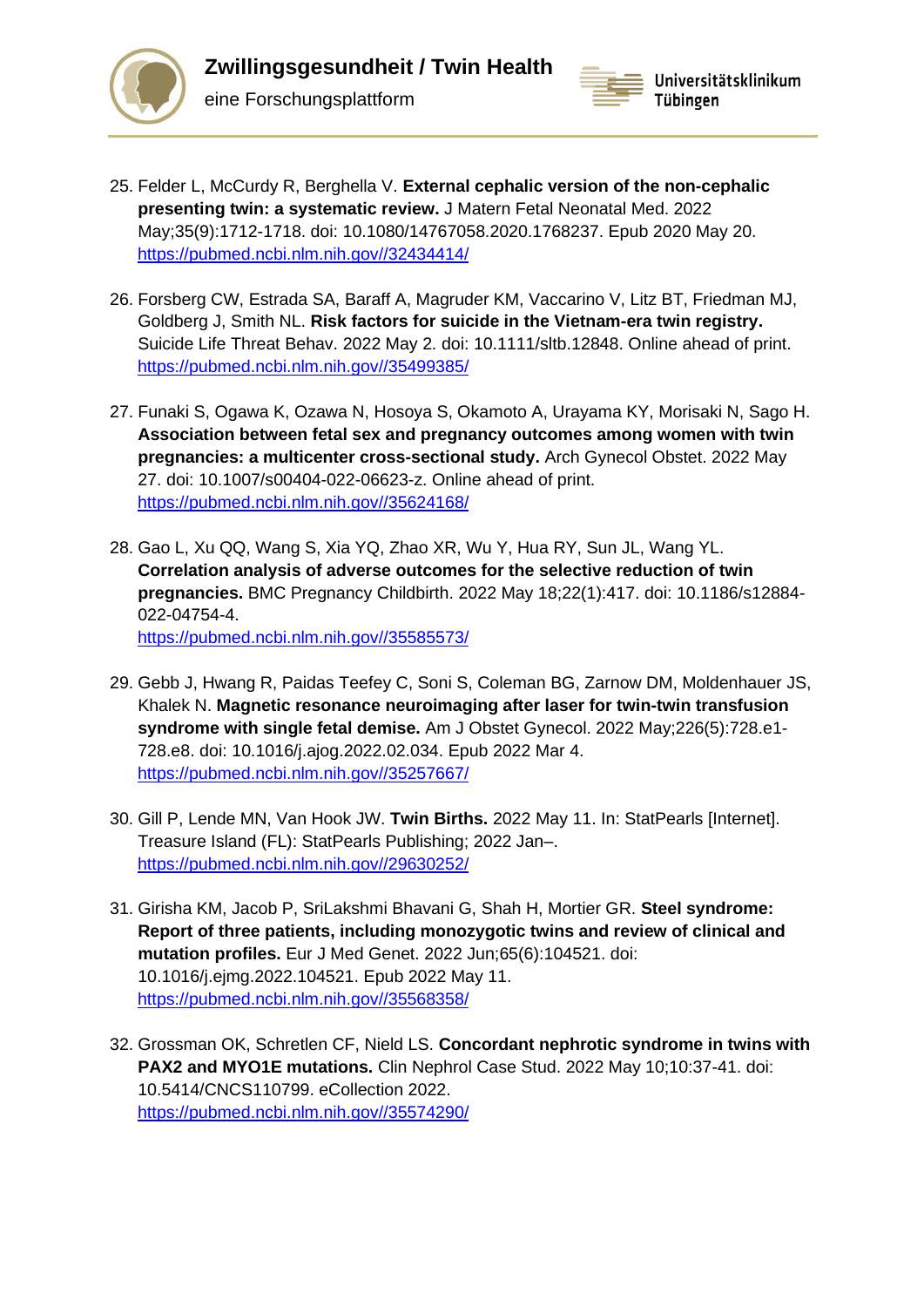



33. Gupta D, Kedia S, Rath GP, Pandia MP, Chauhan S, Sharma R, Raheja A, Darbari S, Kamra D, Malik V, Saxena A, Hote M, Lodha R, Gulati S, Jauhari P, Sankar J, Sinha A, Bagga A, Kapil A, Singhal M, Chauhan S, Tiwari R, Prabhakar A, Gaikwad SB, Takizawa K, et al. **A Century With Craniopagus Twin Separation Surgeries: Nihilism to Optimism.** Neurosurgery. 2022 May 6. doi: 10.1227/neu.0000000000001962. Online ahead of print.

[https://pubmed.ncbi.nlm.nih.gov//35506944/](https://pubmed.ncbi.nlm.nih.gov/35506944/)

- 34. Heitman EA, Thomas JC, Maller VV, Zhang J, Gleason JM. **Scrotal fetus in fetu in a newborn: A rare case report.** Urology. 2022 May 25:S0090-4295(22)00430-7. doi: 10.1016/j.urology.2022.05.016. Online ahead of print. [https://pubmed.ncbi.nlm.nih.gov//35643112/](https://pubmed.ncbi.nlm.nih.gov/35643112/)
- 35. Huang M, Bliwise DL, Shah A, Johnson DA, Clifford GD, Hall MH, Krafty RT, Goldberg J, Sloan R, Ko YA, Da Poian G, Perez-Alday EA, Murrah N, Levantsevych OM, Shallenberger L, Abdulbaki R, Vaccarino V. **The temporal relationships between sleep disturbance and autonomic dysregulation: A co-twin control study.** Int J Cardiol. 2022 May 14:S0167-5273(22)00739-2. doi: 10.1016/j.ijcard.2022.05.028. Online ahead of print.

[https://pubmed.ncbi.nlm.nih.gov//35577169/](https://pubmed.ncbi.nlm.nih.gov/35577169/)

- 36. Ji M, An R. **Parental Effects on Obesity, Smoking, and Drinking in Children and Adolescents: A Twin Study.** J Adolesc Health. 2022 May 9:S1054-139X(22)00337-8. doi: 10.1016/j.jadohealth.2022.02.016. Online ahead of print. [https://pubmed.ncbi.nlm.nih.gov//35550332/](https://pubmed.ncbi.nlm.nih.gov/35550332/)
- 37. Ke J, Gao WJ, Lyu CQ, Yu SF, Wang T, Huang DJY, Sun CX, Liao YJ, Pang ZC, Pang M, Yu H, Wang XP, Wu Z, Dong F, Wu GJ, Jiang XJ, Wang Y, Liu J, Deng L, Lu WH, Cao LM, Li L. **[A descriptive analysis on coronary heart disease in adult twins in China].** Zhonghua Liu Xing Bing Xue Za Zhi. 2022 May 10;43(5):641-648. doi: 10.3760/cma.j.cn112338-20211229-01030. [https://pubmed.ncbi.nlm.nih.gov//35589566/](https://pubmed.ncbi.nlm.nih.gov/35589566/)
- 38. Kim YS, Kang M, Choe YJ, Sung J, Lee JY, Choe SA. **Child mortality of twins and singletons among late preterm and term birth: a study of national linked birth and under-five mortality data of Korea.** Eur J Pediatr. 2022 May;181(5):2109-2116. doi: 10.1007/s00431-022-04410-1. Epub 2022 Feb 15. [https://pubmed.ncbi.nlm.nih.gov//35166933/](https://pubmed.ncbi.nlm.nih.gov/35166933/)
- 39. Kitayama S, Makino T, Mizawa M, Shimizu T. **Newborn twins with neonatal pemphigoid gestationis.** J Dermatol. 2022 May;49(5):e157-e158. doi: 10.1111/1346- 8138.16291. Epub 2021 Dec 23. [https://pubmed.ncbi.nlm.nih.gov//34939222/](https://pubmed.ncbi.nlm.nih.gov/34939222/)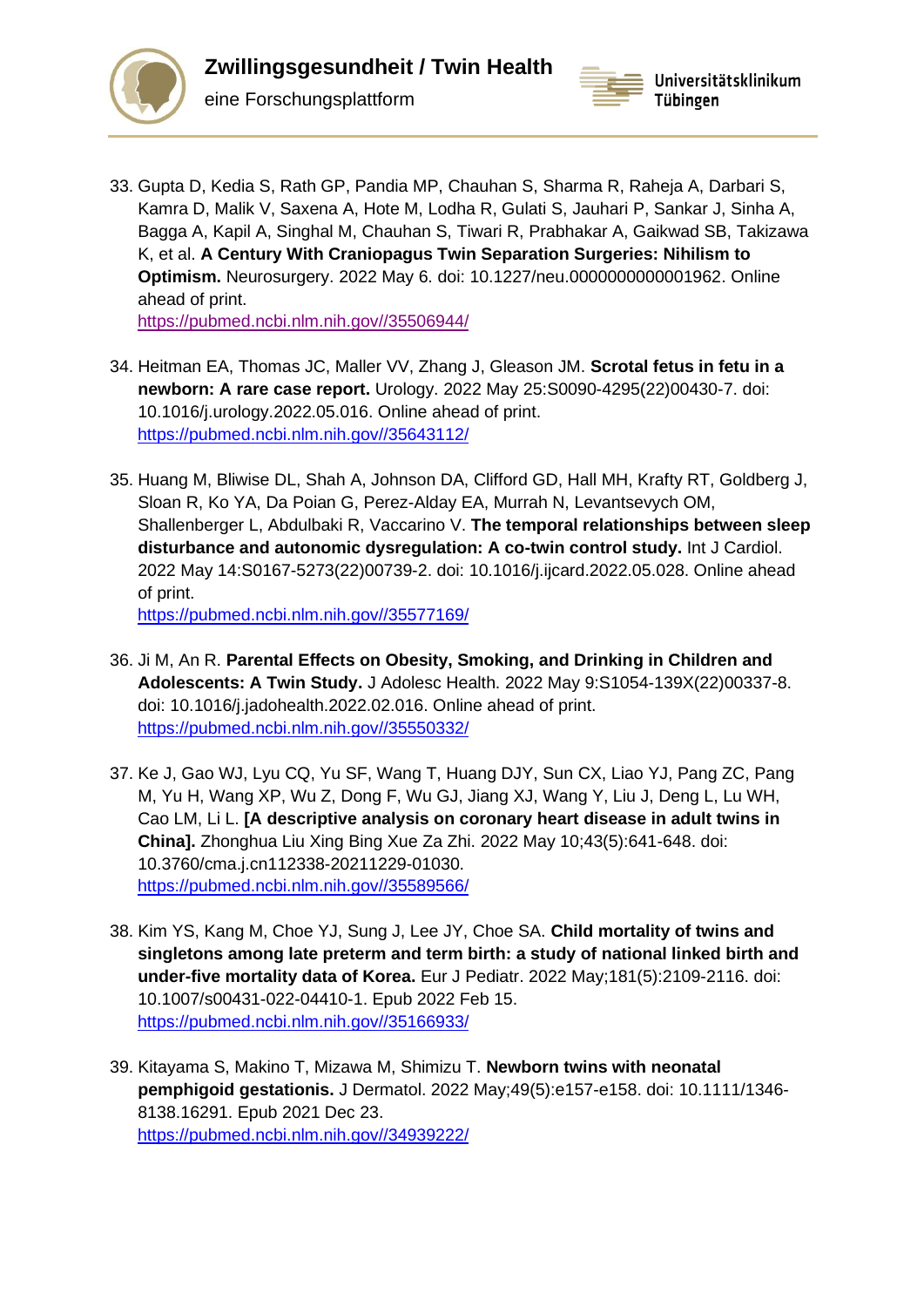



- 40. Konishi A, Samura O, Muromoto J, Okamoto Y, Takahashi H, Kasai Y, Ichikawa M, Yamada N, Kato N, Sato H, Hamada H, Nakanami N, Machi M, Ichizuka K, Sunami R, Tanaka T, Yonetani N, Kamei Y, Nagamatsu T, Matsumoto M, Tairaku S, Fujiwara A, Nakamura H, et al. **Prevalence of common aneuploidy in twin pregnancies.** J Hum Genet. 2022 May;67(5):261-265. doi: 10.1038/s10038-021-01001-0. Epub 2022 Jan 1. [https://pubmed.ncbi.nlm.nih.gov//34974528/](https://pubmed.ncbi.nlm.nih.gov/34974528/)
- 41. Konno H, Murakoshi T. **Doppler Waveform Analysis of Intertwin Venous Blood Flow in Twin Reversed Arterial Perfusion (TRAP) Sequence with a Rudimentary Heart.**  Twin Res Hum Genet. 2022 May 13:1-4. doi: 10.1017/thg.2022.16. Online ahead of print. [https://pubmed.ncbi.nlm.nih.gov//35550237/](https://pubmed.ncbi.nlm.nih.gov/35550237/)
- 42. Koskinen SM, Ahveninen J, Kujala T, Kaprio J, O'Donnell BF, Osipova D, Viken RJ, Näätänen R, Rose RJ. **Association of lifetime major depressive disorder with enhanced attentional sensitivity measured with P3 response in young adult twins.**  Biol Psychol. 2022 May;171:108345. doi: 10.1016/j.biopsycho.2022.108345. Epub 2022 May 5. [https://pubmed.ncbi.nlm.nih.gov//35525377/](https://pubmed.ncbi.nlm.nih.gov/35525377/)
- 43. Kutschke J, Harris JR, Bengtson MB. **The relationships between IBS and perceptions of physical and mental health-a Norwegian twin study.** BMC Gastroenterol. 2022 May 28;22(1):266. doi: 10.1186/s12876-022-02340-8. [https://pubmed.ncbi.nlm.nih.gov//35643443/](https://pubmed.ncbi.nlm.nih.gov/35643443/)
- 44. Larrivée-Vanier S, Jean-Louis M, Magne F, Bui H, Rouleau GA, Spiegelman D, Samuels ME, Kibar Z, Van Vliet G, Deladoëy J. **Whole-Exome Sequencing in Congenital Hypothyroidism Due to Thyroid Dysgenesis.** Thyroid. 2022 May;32(5):486-495. doi: 10.1089/thy.2021.0597. Epub 2022 Apr 25. [https://pubmed.ncbi.nlm.nih.gov//35272499/](https://pubmed.ncbi.nlm.nih.gov/35272499/)
- 45. Li X, Lee EJ, Lilja S, Loscalzo J, Schäfer S, Smelik M, Strobl MR, Sysoev O, Wang H, Zhang H, Zhao Y, Gawel DR, Bohle B, Benson M. **A dynamic single cell-based framework for digital twins to prioritize disease genes and drug targets.** Genome Med. 2022 May 6;14(1):48. doi: 10.1186/s13073-022-01048-4. [https://pubmed.ncbi.nlm.nih.gov//35513850/](https://pubmed.ncbi.nlm.nih.gov/35513850/)
- 46. Li-Gao R, Boomsma DI, Dolan CV, De Geus EJC, Denollet J, Kupper N. **Genetic and environmental contributions to stability and change in social inhibition across the adolescent and adult life span.** Dev Psychol. 2022 May 5. doi: 10.1037/dev0001379. Online ahead of print. [https://pubmed.ncbi.nlm.nih.gov//35511521/](https://pubmed.ncbi.nlm.nih.gov/35511521/)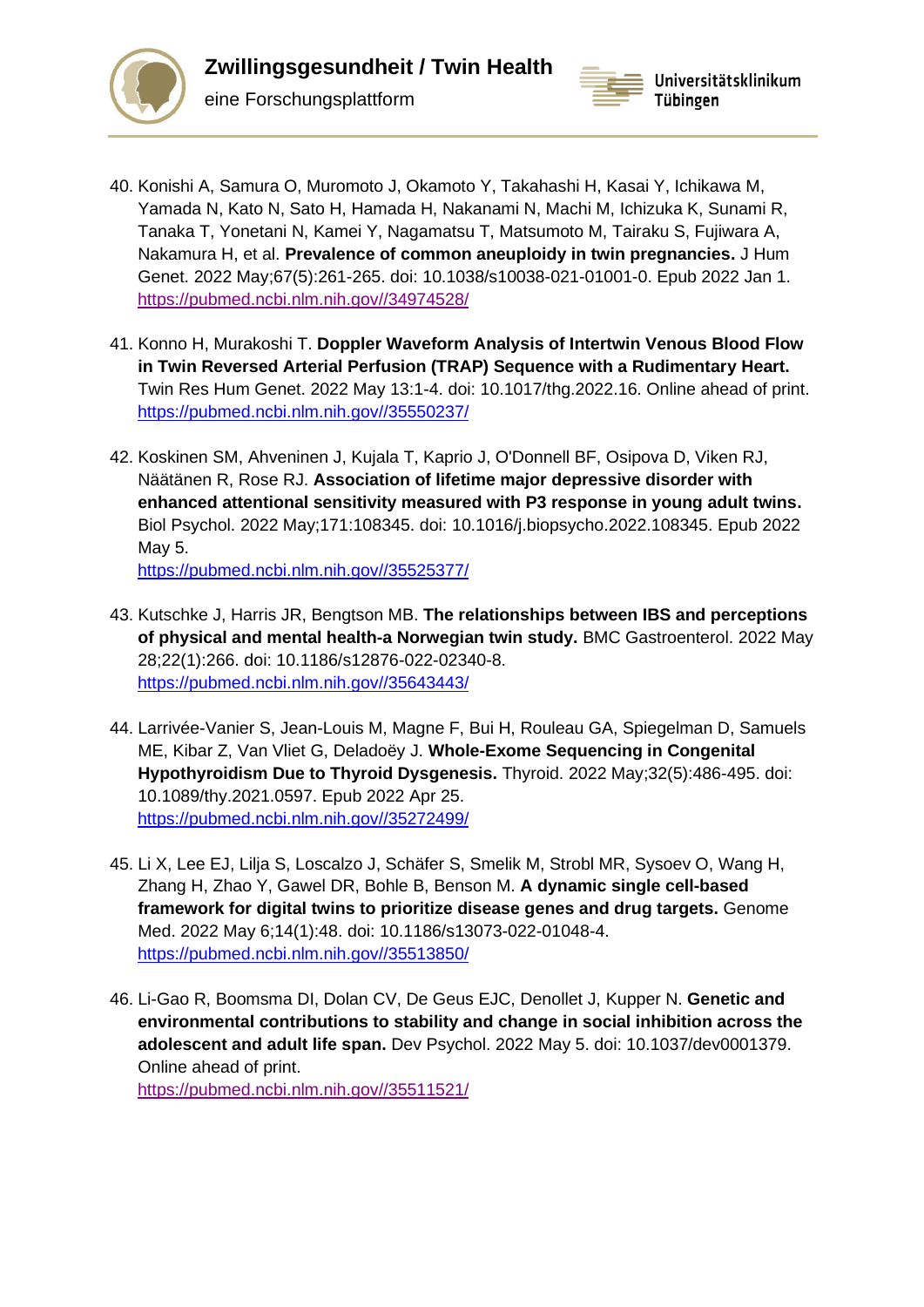



47. Ma BX, Zhang H, Jin L, Huang B. **Neonatal Outcomes of Embryos Cultured in a Time-Lapse Incubation System: an Analysis of More Than 15,000 Fresh Transfer Cycles.**  Reprod Sci. 2022 May;29(5):1524-1530. doi: 10.1007/s43032-021-00714-z. Epub 2021 Aug 18.

[https://pubmed.ncbi.nlm.nih.gov//34406638/](https://pubmed.ncbi.nlm.nih.gov/34406638/)

eine Forschungsplattform

- 48. Mansfield JT, Bennett M. **Scheuermann Disease.** 2022 May 8. In: StatPearls [Internet]. Treasure Island (FL): StatPearls Publishing; 2022 Jan–. [https://pubmed.ncbi.nlm.nih.gov//29763141/](https://pubmed.ncbi.nlm.nih.gov/29763141/)
- 49. Mathur P, Sharma S, Mittal P, Yadav RK, Barolia D. **Heteropagus twins: six cases with systematic review and embryological insights.** Pediatr Surg Int. 2022 May 14. doi: 10.1007/s00383-022-05135-w. Online ahead of print. [https://pubmed.ncbi.nlm.nih.gov//35567628/](https://pubmed.ncbi.nlm.nih.gov/35567628/)
- 50. Matthews LJ, Turkheimer E. **Three legs of the missing heritability problem.** Stud Hist Philos Sci. 2022 Jun;93:183-191. doi: 10.1016/j.shpsa.2022.04.004. Epub 2022 May 6. [https://pubmed.ncbi.nlm.nih.gov//35533541/](https://pubmed.ncbi.nlm.nih.gov/35533541/)
- 51. Meller CH, Izbizky GH, Aiello HA, Otaño L. **Optimal gestational age for cervical length in twins: still an open debate!.** Am J Obstet Gynecol MFM. 2022 May;4(3):100584. doi: 10.1016/j.ajogmf.2022.100584. Epub 2022 Feb 2. [https://pubmed.ncbi.nlm.nih.gov//35123111/](https://pubmed.ncbi.nlm.nih.gov/35123111/)
- 52. Menin D, Ballardini E, Panebianco R, Garani G, Borgna-Pignatti C, Oster H, Dondi M. **Factors affecting yawning frequencies in preterm neonates.** PLoS One. 2022 May 6;17(5):e0268083. doi: 10.1371/journal.pone.0268083. eCollection 2022. [https://pubmed.ncbi.nlm.nih.gov//35522682/](https://pubmed.ncbi.nlm.nih.gov/35522682/)
- 53. Mesnage R, Bowyer RCE, El Balkhi S, Saint-Marcoux F, Gardere A, Ducarmon QR, Geelen AR, Zwittink RD, Tsoukalas D, Sarandi E, Paramera EI, Spector T, Steves CJ, Antoniou MN. **Impacts of dietary exposure to pesticides on faecal microbiome metabolism in adult twins.** Environ Health. 2022 May 3;21(1):46. doi: 10.1186/s12940- 022-00860-0.

[https://pubmed.ncbi.nlm.nih.gov//35501856/](https://pubmed.ncbi.nlm.nih.gov/35501856/)

54. Moreno-Espinosa AL, Hawkins-Villarreal A, Burgos-Artizzu XP, Coronado-Gutierrez D, Castelazo S, Lip-Sosa DL, Fuenzalida J, Gallo DM, Peña-Ramirez T, Zuazagoitia P, Muñoz M, Parra-Cordero M, Gratacòs E, Palacio M. **Concordance of the risk of neonatal respiratory morbidity assessed by quantitative ultrasound lung texture analysis in fetuses of twin pregnancies.** Sci Rep. 2022 May 30;12(1):9016. doi: 10.1038/s41598-022-13047-x.

[https://pubmed.ncbi.nlm.nih.gov//35637275/](https://pubmed.ncbi.nlm.nih.gov/35637275/)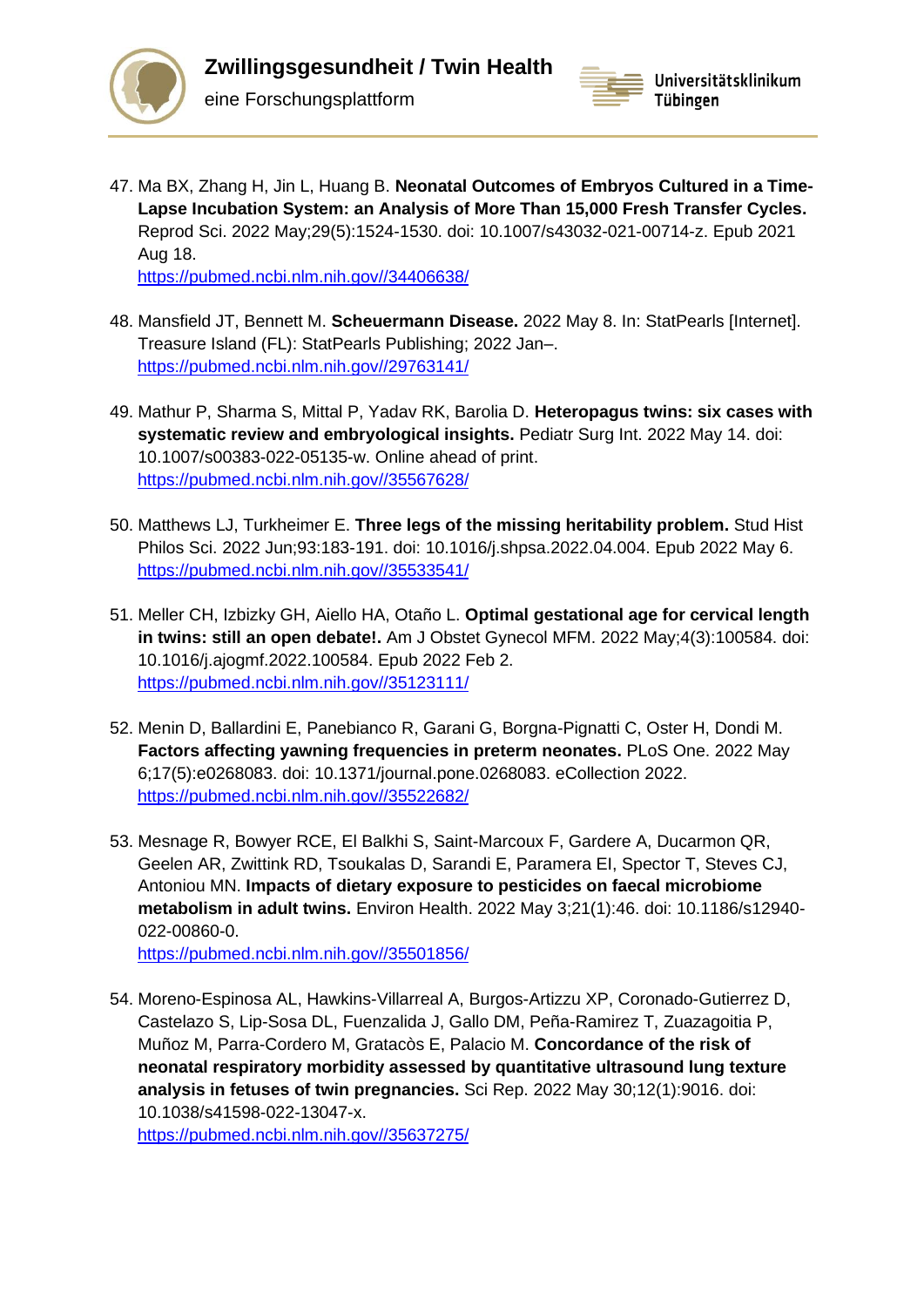

eine Forschungsplattform



- 55. Moriarty K, Yu M, Hussain N, Zgutka K, Sanders MM, Harigopal M, Wang J, Wang X, Hui P, Liu C, Sink D, Shields A. **COVID-19 & differential effects in twins: Insights from Placenta Pathology.** Placenta. 2022 May 20;124:62-66. doi: 10.1016/j.placenta.2022.05.014. Online ahead of print. [https://pubmed.ncbi.nlm.nih.gov//35640456/](https://pubmed.ncbi.nlm.nih.gov/35640456/)
- 56. Morosoli JJ, Barlow FK, Colodro-Conde L, Medland SE. **Genetic and Environmental Influences on Biological Essentialism, Heuristic Thinking, Need for Closure, and Conservative Values: Insights From a Survey and Twin Study.** Behav Genet. 2022 May;52(3):170-183. doi: 10.1007/s10519-022-10101-2. Epub 2022 Apr 3. [https://pubmed.ncbi.nlm.nih.gov//35368232/](https://pubmed.ncbi.nlm.nih.gov/35368232/)
- 57. Mousavi N, Nitsche MA, Jahan A, Nazari MA, Hassanpour H. **Efficacy of transcranial Direct Current Stimulation (tDCS) combined with intensive speech therapy for language production in monozygotic twins with corpus callosum dysgenesis (CCD): A sham-controlled single subject study.** Neurocase. 2022 May 9:1-8. doi: 10.1080/13554794.2022.2071626. Online ahead of print. [https://pubmed.ncbi.nlm.nih.gov//35533270/](https://pubmed.ncbi.nlm.nih.gov/35533270/)
- 58. Mueller IM, Spinath FM, Friese M, Hahn E. **Genetics, Parenting, and Family Functioning - What Drives the Development of Self-Control from Adolescence to Adulthood?.** J Pers. 2022 May 6. doi: 10.1111/jopy.12723. Online ahead of print. [https://pubmed.ncbi.nlm.nih.gov//35514264/](https://pubmed.ncbi.nlm.nih.gov/35514264/)
- 59. Nandan NK, Godi SM, Arora M, Sarkar S, Somani A. **Concordant Genes, Discordant Disorders: A Case of Simultaneous Onset of Nonidentical Psychosis in Identical Twins.** Prim Care Companion CNS Disord. 2022 May 10;24(3):21cr03046. doi: 10.4088/PCC.21cr03046. [https://pubmed.ncbi.nlm.nih.gov//35561323/](https://pubmed.ncbi.nlm.nih.gov/35561323/)
- 60. Nikolašević Ž, Bugarski Ignjatović V, Kodžopeljić J, Sadiković S, Milovanović I, Vučinić N, Prinz M, Budimlija Z, Smederevac S. **Latent, genetic, and molecular genetic structure of the Wisconsin Card Sorting Test.** Neuropsychology. 2022 May;36(4):314-329. doi: 10.1037/neu0000800. Epub 2022 Mar 28. [https://pubmed.ncbi.nlm.nih.gov//35343731/](https://pubmed.ncbi.nlm.nih.gov/35343731/)
- 61. Nunes CM, Biancolin SE, Miyadahira MY, Peres SV, de Carvalho MHB, Francisco RPV, Brizot ML. **Sonographic evaluation of umbilical cord thickness in monochorionic diamniotic twin pregnancies.** Prenat Diagn. 2022 May;42(5):636-642. doi: 10.1002/pd.6141. Epub 2022 Apr 12. [https://pubmed.ncbi.nlm.nih.gov//35393678/](https://pubmed.ncbi.nlm.nih.gov/35393678/)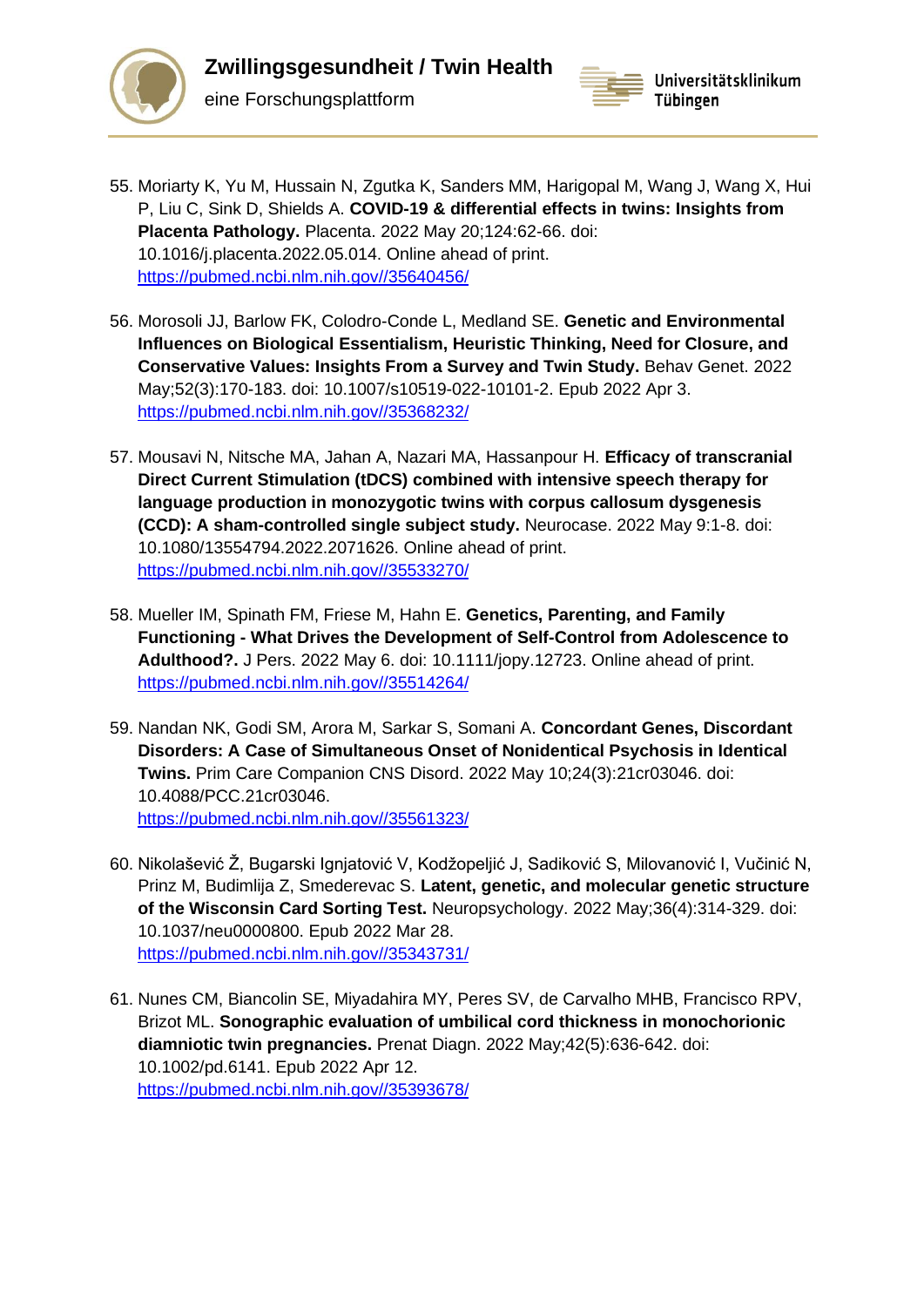

**Zwillingsgesundheit / Twin Health** eine Forschungsplattform



- 62. Nunez E, Huluta I, Gallardo Arozena M, Wright A, Nicolaides KH, Charakida M. **Maternal cardiac function in twin pregnancy at 19-23 weeks' gestation.** Ultrasound Obstet Gynecol. 2022 May;59(5):627-632. doi: 10.1002/uog.24857. Epub 2022 Apr 11. [https://pubmed.ncbi.nlm.nih.gov//35020248/](https://pubmed.ncbi.nlm.nih.gov/35020248/)
- 63. Parmar CD, Bosch K, Benhmida R, O'Connell N, Fong C, Batterham R. **First Report of One Anastomosis Gastric Bypass Performed in Twins.** Obes Surg. 2022 May;32(5):1757-1760. doi: 10.1007/s11695-022-05906-3. Epub 2022 Jan 22. [https://pubmed.ncbi.nlm.nih.gov//35064865/](https://pubmed.ncbi.nlm.nih.gov/35064865/)
- 64. Patterson T, Beckenkamp P, Ferreira M, Bauman A, Carvalho-E-Silva AP, Ferreira LC, Ferreira P. **The impact of different intensities and domains of physical activity on analgesic use and activity limitation in people with low back pain: a prospective cohort study with a one-year follow-up.** Eur J Pain. 2022 May 31. doi: 10.1002/ejp.1987. Online ahead of print. [https://pubmed.ncbi.nlm.nih.gov//35642334/](https://pubmed.ncbi.nlm.nih.gov/35642334/)
- 65. Reforma LG, Febres-Cordero D, Trochtenberg A, Modest AM, Collier AY, Spiel MH. **Incidence of small-for-gestational-age infant birthweight following early intertwin fetal growth discordance in dichorionic and monochorionic twin pregnancies.** Am J Obstet Gynecol. 2022 May;226(5):726.e1-726.e9. doi: 10.1016/j.ajog.2021.11.1358. Epub 2021 Nov 26. [https://pubmed.ncbi.nlm.nih.gov//34838799/](https://pubmed.ncbi.nlm.nih.gov/34838799/)
- 66. Rickard IJ, Vullioud C, Rousset F, Postma E, Helle S, Lummaa V, Kylli R, Pettay JE, Røskaft E, Skjærvø GR, Störmer C, Voland E, Waldvogel D, Courtiol A. **Mothers with higher twinning propensity had lower fertility in pre-industrial Europe.** Nat Commun. 2022 May 24;13(1):2886. doi: 10.1038/s41467-022-30366-9. [https://pubmed.ncbi.nlm.nih.gov//35610216/](https://pubmed.ncbi.nlm.nih.gov/35610216/)
- 67. Rieger M, Türk M, Kraus C, Uebe S, Ekici AB, Krumbiegel M, Huchzermeyer C, Reis A, Thiel C. **SRD5A3-CDG: Twins with an intragenic tandem duplication.** Eur J Med Genet. 2022 May;65(5):104492. doi: 10.1016/j.ejmg.2022.104492. Epub 2022 Mar 23. [https://pubmed.ncbi.nlm.nih.gov//35339718/](https://pubmed.ncbi.nlm.nih.gov/35339718/)
- 68. Robinette JW, Beam CR, Gruenewald TL. **Can I Buy My Health? A Genetically Informed Study of Socioeconomic Status and Health.** Ann Behav Med. 2022 May 18;56(5):418-427. doi: 10.1093/abm/kaab064. [https://pubmed.ncbi.nlm.nih.gov//34343242/](https://pubmed.ncbi.nlm.nih.gov/34343242/)
- 69. Roman A, Ramirez A, Fox NS. **Optimal gestational age for cervical length in twins: still an open debate!.** Am J Obstet Gynecol MFM. 2022 May;4(3):100585. doi: 10.1016/j.ajogmf.2022.100585. Epub 2022 Feb 2. [https://pubmed.ncbi.nlm.nih.gov//35123112/](https://pubmed.ncbi.nlm.nih.gov/35123112/)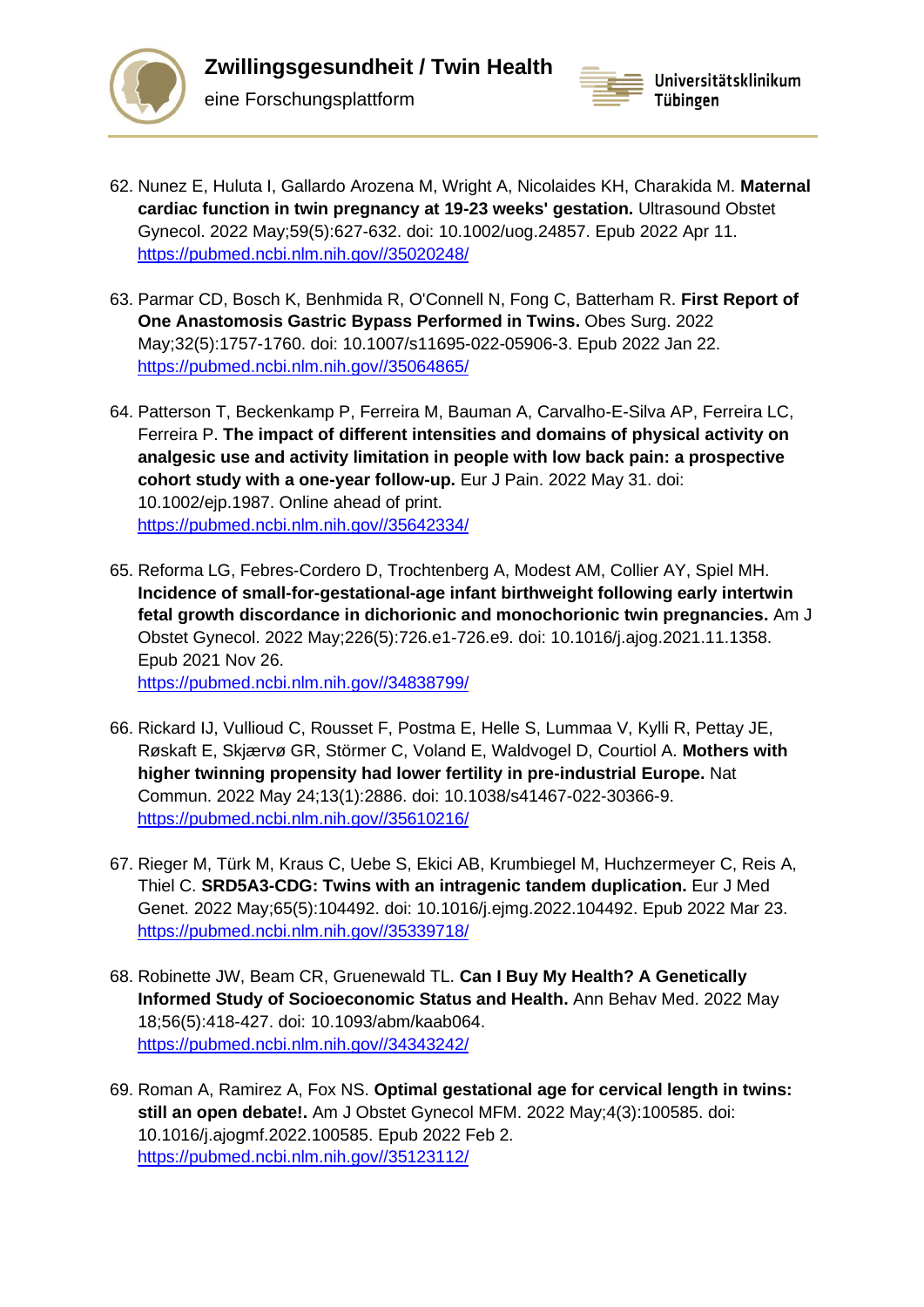



- 70. Ropponen A, Narusyte J, Wang M, Kärkkäinen S, Mather L, Blom V, Bergström G, Svedberg P. **Role of social benefits for future long-term sickness absence, disability pension and unemployment among individuals on sickness absence due to mental diagnoses: a competing risk approach.** Int Arch Occup Environ Health. 2022 May;95(4):867-876. doi: 10.1007/s00420-021-01825-5. Epub 2021 Dec 28. [https://pubmed.ncbi.nlm.nih.gov//34962585/](https://pubmed.ncbi.nlm.nih.gov/34962585/)
- 71. Rydzanicz M, Glinkowski W, Walczak A, Koppolu A, Kostrzewa G, Gasperowicz P, Pollak A, Stawiński P, Płoski R. **Postzygotic mosaicism of a novel PTPN11 mutation in monozygotic twins discordant for metachondromatosis.** Am J Med Genet A. 2022 May;188(5):1482-1487. doi: 10.1002/ajmg.a.62670. Epub 2022 Feb 2. [https://pubmed.ncbi.nlm.nih.gov//35112464/](https://pubmed.ncbi.nlm.nih.gov/35112464/)
- 72. Salem Y, Willers CC, Amylidi-Mohr S, Kentgens AC, Stranzinger E, Latzin P, Raio L, Yammine S. **Low Birth Weight and Impaired Later Lung Function: Results from a Monochorionic Twin Study.** Ann Am Thorac Soc. 2022 May 17. doi: 10.1513/AnnalsATS.202112-1349OC. Online ahead of print. [https://pubmed.ncbi.nlm.nih.gov//35580242/](https://pubmed.ncbi.nlm.nih.gov/35580242/)
- 73. Salvati A, Biagioni T, Ferrari AR, Lopergolo D, Brovedani P, Bartolini E. **Different pilepsy course of a novel AHDC1 mutation in a female monozygotic twin pair.**  Seizure. 2022 May 26;99:127-130. doi: 10.1016/j.seizure.2022.05.020. [https://pubmed.ncbi.nlm.nih.gov//35636160/](https://pubmed.ncbi.nlm.nih.gov/35636160/)
- 74. Salvatore JE, Aggen SH, Kendler KS. **Role of parental divorce and discord in the intergenerational transmission of alcohol use disorder.** Drug Alcohol Depend. 2022 May 1;234:109404. doi: 10.1016/j.drugalcdep.2022.109404. Epub 2022 Mar 12. [https://pubmed.ncbi.nlm.nih.gov//35306396/](https://pubmed.ncbi.nlm.nih.gov/35306396/)
- 75. Sanseverino PB, Hoffmann A, Machado S, Farias M, Michels MS, Sanseverino MTV, Marostica PJC. **High-risk twin pregnancy: case report of an adolescent patient with cystic fibrosis and systemic lupus erythematosus.** J Med Case Rep. 2022 May 31;16(1):230. doi: 10.1186/s13256-022-03399-3. [https://pubmed.ncbi.nlm.nih.gov//35641986/](https://pubmed.ncbi.nlm.nih.gov/35641986/)
- 76. Sciacca M, Marino L, Vitaliti G, Falsaperla R, Marino S. **NRXN1 Deletion in Two Twins' Genotype and Phenotype: A Clinical Case and Literature Review.** Children (Basel). 2022 May 10;9(5):698. doi: 10.3390/children9050698. [https://pubmed.ncbi.nlm.nih.gov//35626875/](https://pubmed.ncbi.nlm.nih.gov/35626875/)
- 77. Scofield-Kaplan SM, Young W, Mancini R. **Surgical Treatment of Proptosis due to High-axial Myopia During Lower Eyelid Blepharoplasty in Identical Twins.**  Ophthalmic Plast Reconstr Surg. 2022 May-Jun 01;38(3):e85-e87. doi: 10.1097/IOP.0000000000002121. Epub 2022 Jan 13. [https://pubmed.ncbi.nlm.nih.gov//35030155/](https://pubmed.ncbi.nlm.nih.gov/35030155/)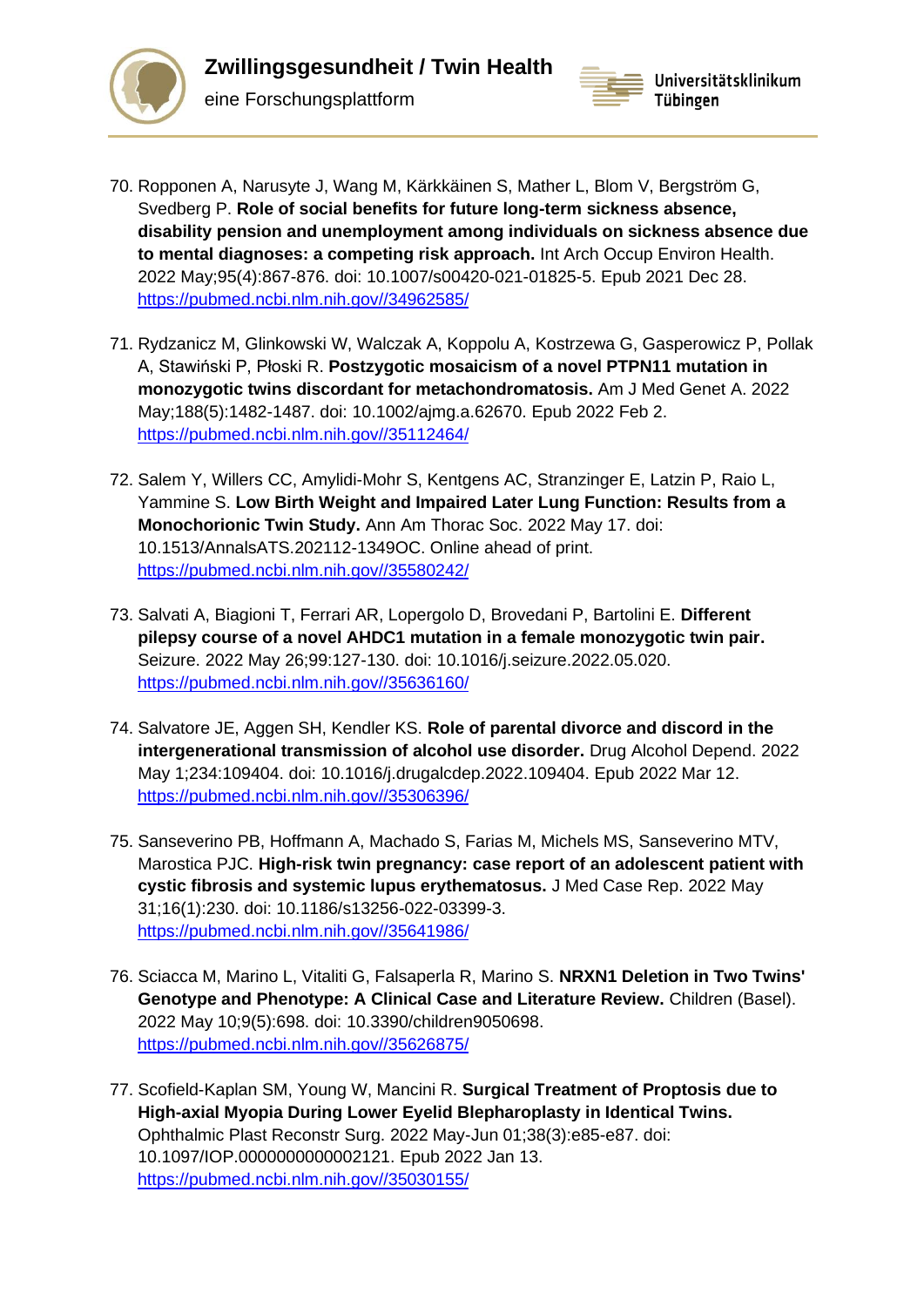



78. Segal NL. **Twins' Continuing Tales: New Evidence Reshapes Thinking/Appreciation and Recognition: Honoring Colleagues, Honoring Twins; Remembering Colleagues, Remembering Twins / In the Media: Ukrainian Twins in Wartime; Twins Born in Different Years; Identical Twin Surrogate; A Quaternary Family; Abducted Twins in Serbia.** Twin Res Hum Genet. 2022 May 20:1-5. doi: 10.1017/thg.2022.12. Online ahead of print.

[https://pubmed.ncbi.nlm.nih.gov//35593091/](https://pubmed.ncbi.nlm.nih.gov/35593091/)

eine Forschungsplattform

- 79. Shafarenko MS, Zuker RM. **Conjoined Twin Separation: Review of 30-Year Case Experience and Lessons Learned.** Plast Reconstr Surg. 2022 May 17. doi: 10.1097/PRS.0000000000009267. Online ahead of print. [https://pubmed.ncbi.nlm.nih.gov//35575643/](https://pubmed.ncbi.nlm.nih.gov/35575643/)
- 80. Shaikh A, Lai R. **Delusions of a Magic Man Shared by Codependent Twin Sisters.**  Case Rep Psychiatry. 2022 May 13;2022:9126521. doi: 10.1155/2022/9126521. [https://pubmed.ncbi.nlm.nih.gov//35601677/](https://pubmed.ncbi.nlm.nih.gov/35601677/)
- 81. Silva Sánchez MP, Peña Hernández JD, Pinilla García LS, Contreras García GA, Rojas MA, Díaz Martínez LA. **Complex Congenital Heart Disease and Neurodevelopment. A Case Study of Fraternal Twins.** Dev Neuropsychol. 2022 May 4:1-7. doi: 10.1080/87565641.2022.2070169. Online ahead of print. [https://pubmed.ncbi.nlm.nih.gov//35506644/](https://pubmed.ncbi.nlm.nih.gov/35506644/)
- 82. Silventoinen K, Jelenkovic A, Palviainen T, Dunkel L, Kaprio J. **The Association Between Puberty Timing and Body Mass Index in a Longitudinal Setting: The Contribution of Genetic Factors.** Behav Genet. 2022 May;52(3):186-194. doi: 10.1007/s10519-022-10100-3. Epub 2022 Apr 5. [https://pubmed.ncbi.nlm.nih.gov//35381915/](https://pubmed.ncbi.nlm.nih.gov/35381915/)
- 83. Skaug E, Czajkowski NO, Waaktaar T, Torgersen S. **Childhood trauma and borderline personality disorder traits: A discordant twin study.** J Psychopathol Clin Sci. 2022 May;131(4):365-374. doi: 10.1037/abn0000755. Epub 2022 Apr 4. [https://pubmed.ncbi.nlm.nih.gov//35377676/](https://pubmed.ncbi.nlm.nih.gov/35377676/)
- 84. Sousos N, Ní Leathlobhair M, Simoglou Karali C, Louka E, Bienz N, Royston D, Clark SA, Hamblin A, Howard K, Mathews V, George B, Roy A, Psaila B, Wedge DC, Mead AJ. **In utero origin of myelofibrosis presenting in adult monozygotic twins.** Nat Med. 2022 May 30. doi: 10.1038/s41591-022-01793-4. Online ahead of print. [https://pubmed.ncbi.nlm.nih.gov//35637336/](https://pubmed.ncbi.nlm.nih.gov/35637336/)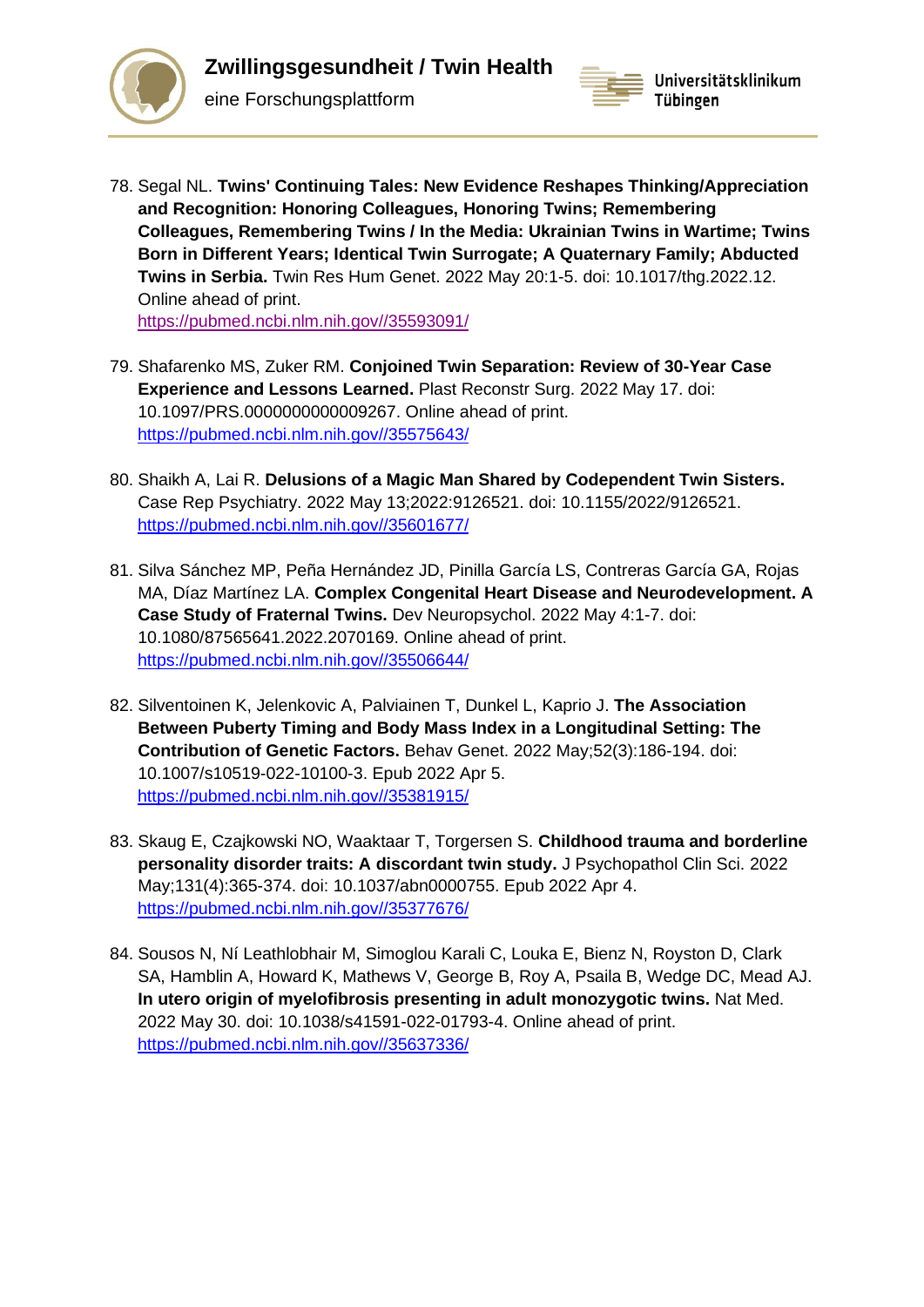



- 85. Stahl TJ, Palli R, Gill JM, Saionz EL, Bogner-Flatz V, Cheetham-West A, Merchant-Borna K, Pham DL, Strike L, Wright MJ, Thompson P, Bazarian JJ. **ErbB Signaling Pathway Genes Are Differentially Expressed in Monozygotic Twins Discordant for Sports-Related Concussion.** Twin Res Hum Genet. 2022 May 26:1-8. doi: 10.1017/thg.2022.15. Online ahead of print. [https://pubmed.ncbi.nlm.nih.gov//35616238/](https://pubmed.ncbi.nlm.nih.gov/35616238/)
- 86. Sun M, Li S, Ning F, Zhang L, Wang W, Duan H, Wu Y. **Association between olfactory pathway gene variants and obesity in Chinese Han population: A case-control study based on genetic score.** Gene. 2022 May 30;825:146442. doi: 10.1016/j.gene.2022.146442. Epub 2022 Mar 22. [https://pubmed.ncbi.nlm.nih.gov//35337849/](https://pubmed.ncbi.nlm.nih.gov/35337849/)
- 87. Thomas HJ, Marsh CE, Scurrah KJ, Naylor LH, Smith KJ, Green DJ. **Studies of Twin Responses to Understand Exercise THerapy (STRUETH): cerebrovascular function.**  J Physiol. 2022 Jun;600(11):2729-2746. doi: 10.1113/JP282998. Epub 2022 May 13. [https://pubmed.ncbi.nlm.nih.gov//35474455/](https://pubmed.ncbi.nlm.nih.gov/35474455/)
- 88. Troiani V, Snyder W, Kozick S, Patti MA, Beiler D. **Variability and concordance of sulcal patterns in the orbitofrontal cortex: A twin study.** Psychiatry Res Neuroimaging. 2022 May 14;324:111492. doi: 10.1016/j.pscychresns.2022.111492. Online ahead of print. [https://pubmed.ncbi.nlm.nih.gov//35597228/](https://pubmed.ncbi.nlm.nih.gov/35597228/)
- 89. Uddin M, Bowen A, Betts G, Sainuddin S. **Synchronous oral cavity malignancy in identical twins-unusual coincidence of similarities.** Int J Oral Maxillofac Surg. 2022 May;51(5):621-624. doi: 10.1016/j.ijom.2021.08.022. Epub 2021 Sep 2. [https://pubmed.ncbi.nlm.nih.gov//34481736/](https://pubmed.ncbi.nlm.nih.gov/34481736/)
- 90. Vassend O, Czajkowski NO, Røysamb E, Nielsen CS. **The role of neuroticism and pain in dental anxiety: A twin study.** Community Dent Oral Epidemiol. 2022 May 27. doi: 10.1111/cdoe.12763. Online ahead of print. [https://pubmed.ncbi.nlm.nih.gov//35633060/](https://pubmed.ncbi.nlm.nih.gov/35633060/)
- 91. Vilchez-Vargas R, Skieceviciene J, Lehr K, Varkalaite G, Thon C, Urba M, Morkūnas E, Kucinskas L, Bauraite K, Schanze D, Zenker M, Malfertheiner P, Kupcinskas J, Link A. **Gut microbial similarity in twins is driven by shared environment and aging.**  EBioMedicine. 2022 May;79:104011. doi: 10.1016/j.ebiom.2022.104011. [https://pubmed.ncbi.nlm.nih.gov//35490553/](https://pubmed.ncbi.nlm.nih.gov/35490553/)